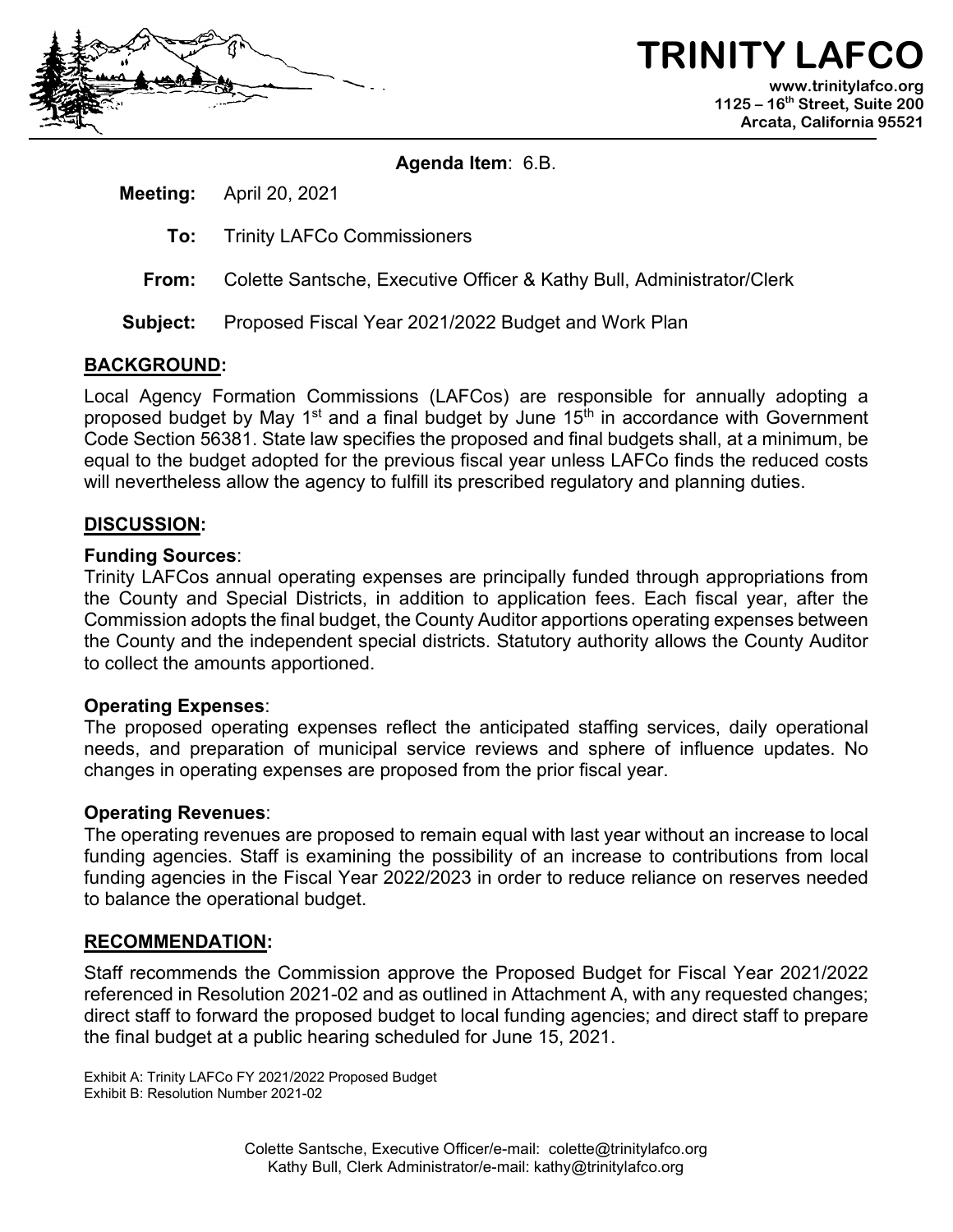## **Trinity LAFCo Budget**

Department No. 8270 Fund No. 270-0100

|                                              |       | FY 2019/20          | FY 2019/20         | FY 2019/20      | FY 2020/21     | FY 2020/21          | FY 2021/22           |
|----------------------------------------------|-------|---------------------|--------------------|-----------------|----------------|---------------------|----------------------|
| <b>Categories</b>                            | Acct# | <b>Adopted</b>      | <b>Budget</b>      | <b>Year End</b> | <b>Adopted</b> | Q3                  | <b>Proposed</b>      |
|                                              |       | <b>Budget</b>       | <b>Adjustments</b> | <b>Actual</b>   | <b>Budget</b>  | <b>Actual</b>       | <b>Budget</b>        |
| <b>REVENUES:</b>                             |       |                     |                    |                 |                |                     |                      |
| Interest                                     | 6601  |                     |                    | 1,671           |                |                     |                      |
| LAFCo Fees (Applications)                    | 8404  |                     |                    | 1,216           | 5,000          | 2,952               | 5,000                |
| Cont From Other Agencies:                    |       |                     |                    |                 |                |                     |                      |
| County                                       | 9282  | 14,000              | 14,000             | 14,000          | 14,000         | 14,000              | 14,000               |
| <b>Indep Spec Districts</b>                  | 9285  | 14,000              | 14,000             | 13,450          | 14,000         | 9,328               | 14,000               |
| <b>TOTAL Revenues</b>                        |       | \$<br>28,000        | \$<br>28,000       | 30,337<br>\$    | 33,000<br>\$   | $26,280$ \ \$<br>\$ | 33,000               |
| <b>EXPENDITURES:</b>                         |       |                     |                    |                 |                |                     |                      |
| Memberships                                  | 2240  | 1,500               | 1,500              | 1,075           | 1,500          | 1,185               | 1,500                |
| Office                                       | 2260  | 600                 | 600                | 655             | 600            | 36                  | 600                  |
| Professional & Specialized:                  | 2300  | 40,800              | 40,800             | 39,837          | 45,800         | 25,090              | 45,800               |
| - Staffing services                          |       | 15,000              | 25,000             | 24.985          | 25.000         | 14.546              | 25,000               |
| - MSR/SOI                                    |       | 25,000              | 15,000             | 11,732          | 15,000         | 9.858               | 15,000               |
| - Applications                               |       |                     |                    | 2.839           | 5,000          | 686                 | 5,000                |
| - Legal Counsel                              |       | 500                 | 500                |                 | 500            |                     | 500                  |
| - Web Service                                |       | 300                 | 300                | 282             | 300            |                     | 300                  |
| <b>Publications &amp; Legal Notices</b>      | 2500  | 500                 | 500                | 947             | 500            | 268                 | 500                  |
| <b>Transportation &amp; Travel</b>           | 2750  | 1,500               | 1,500              | 406             | 1,500          | 58                  | 1,500                |
| Training                                     | 2756  |                     |                    |                 |                |                     |                      |
| Contrib to Non LAF Agency                    | 3200  |                     |                    |                 |                |                     |                      |
| <b>Transfer Out</b>                          |       |                     |                    |                 |                |                     |                      |
| <b>TOTAL Expenditures</b>                    |       | \$<br>44,900        | \$<br>44,900       | \$<br>42,921    | \$<br>49,900   | \$<br>26,637        | $\vert$ \$<br>49,900 |
|                                              |       |                     |                    |                 |                |                     |                      |
| <b>Operating Difference</b>                  |       | \$<br>$(16,900)$ \$ | $(16,900)$ \$      | $(12,584)$ \$   | $(16,900)$ \$  | $(357)$ \$          | (16,900)             |
| (Negative Balance Indicates Use of Reserves) |       |                     |                    |                 |                |                     |                      |

#### **FUND BALANCE/RESERVES**

| Beginning Year Fund Balance        |          | 109.160 |  |        | \$96.576 |  |
|------------------------------------|----------|---------|--|--------|----------|--|
| Ending Year Fund Balance           |          |         |  | 96.576 |          |  |
| Assigned/Designated Reserve Funds: | \$90,000 |         |  |        |          |  |
| Litigation Defense:                | 60,000   |         |  |        |          |  |
| Special Legal Counsel: \ \$        | 10.000   |         |  |        |          |  |
| Unanticipated Sp. Studies:         | 20,000   |         |  |        |          |  |